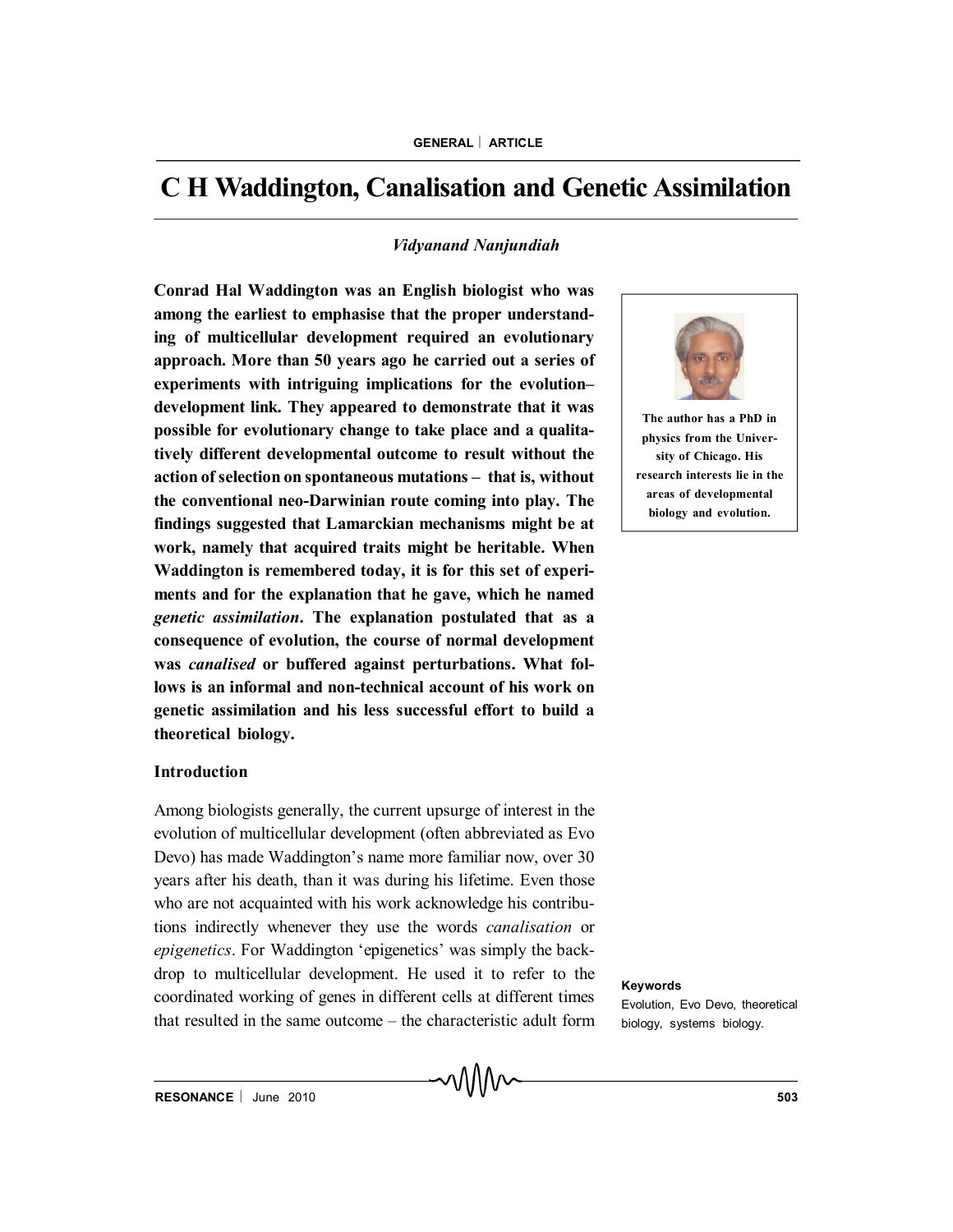Waddington tried to come to grips with general phenomena rather than focussing on detailed results. This made him adopt a theoretical stance in his numerous writings.

1 'Bifurcation theory' is the name of a mathematical framework to study dynamical systems that undergo large and sudden changes following small perturbations in the parameters defining the system. 'Catastrophe theory' is a branch of bifurcation theory that classifies the changes when certain conditions are specified and shows that they can be described by a limited number of characteristic shapes (topologies).

of a species – time after time. This is quite different from the sense in which the word is used today, which is in the context of a transfer of heritable information other than via the primary DNA sequence. Waddington tried to come to grips with general phenomena rather than focussing on detailed results. This made him adopt a theoretical stance in his numerous writings, and the special terms that he coined (there were many more) are pointers.

## **Career**

Soon after his birth in 1905, Waddington was taken to live with his Quaker parents, first to Wynaad and then to Coimbatore, both in South India, where his father was a tea planter. He was about four when he returned to the UK to be brought up by an aunt. Almost two decades were to pass before his parents moved back; by then he was already married. After high school he joined Sidney Sussex College in Cambridge University and went on to study a wide range of subjects including geology, palaeontology and philosophy. Climbing and folk dancing were serious hobbies. A diversity of tastes and the desire to bring together concepts from different areas remained characteristic of him all his life. The titles of some of the books he wrote show this: *The Scientific Attitude*, *The Ethical Animal,* and *Behind Appearance; A study of the relations between painting and the natural sciences in this century*. He wrote many books dealing with the themes of evolution and development. Even here he was among the first to propagate the daringly radical explanation for biological patterns that had been put forward in 1952 by the mathematician Alan Turing. Later he tried to persuade biologists that René Thom's catastrophe theory<sup>1</sup> could provide useful insights into morphogenesis (the development of biological form), but the attempt did not get very far.

A friendship with Gregory Bateson, son of William Bateson (among the more vigorous proponents of the laws of Mendel after they were rediscovered in 1900), sparked an interest in genetics. In 1931, together with J B S Haldane he published a somewhat involved algebraic analysis on a difficult problem concerning the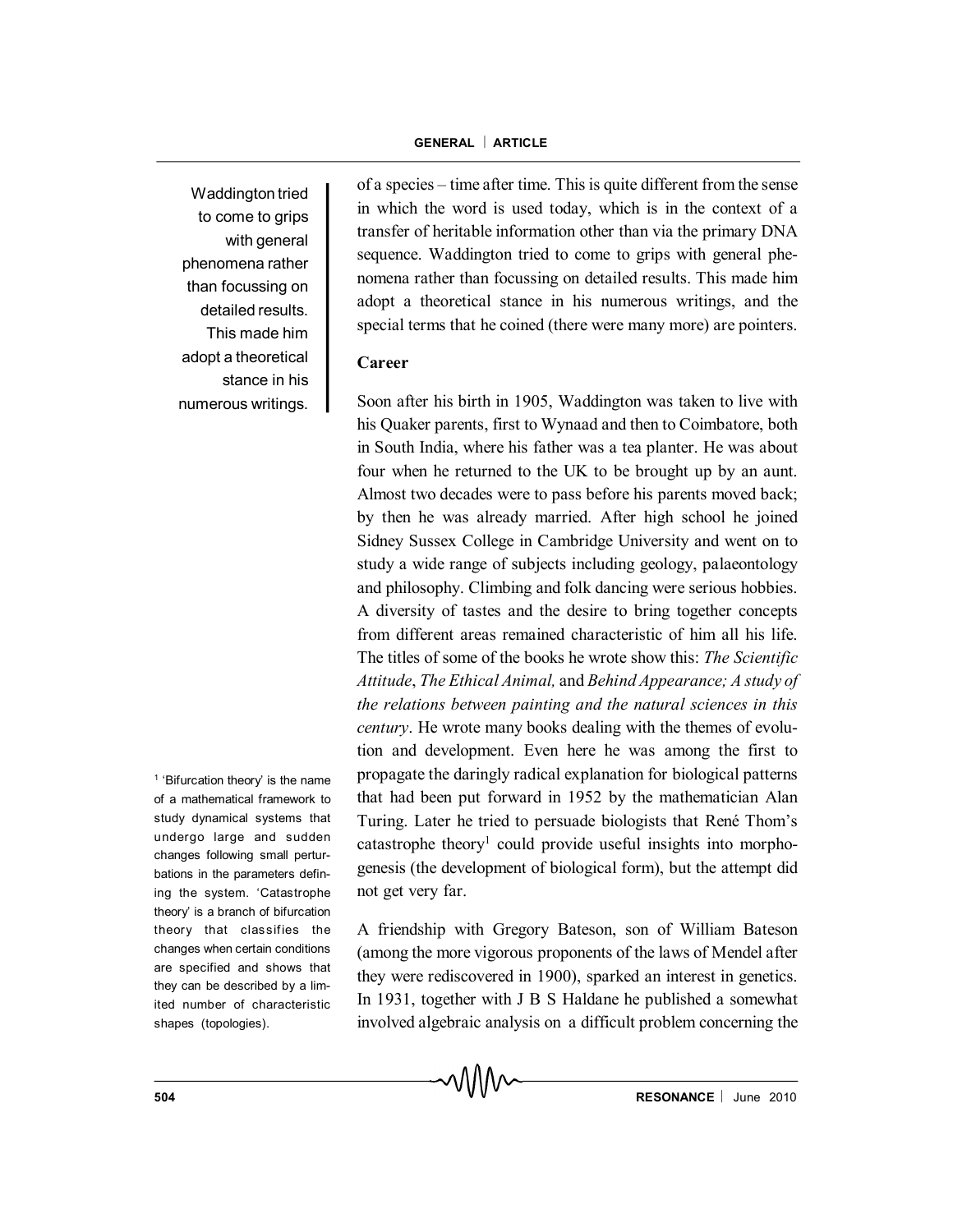effects of inbreeding. How did the correlated transmission of genes, known as linkage, affect the expected consequence of inbreeding, which is to make the offspring genetically more and more alike? The experience would seem to have left him dubious regarding the possibility of making quantitative statements regarding evolution by using themathematics-based approach known as population genetics (see the article by J T Bonner in this issue). He expressed his reservations in a symposium held in 1952, but Haldane rebutted him forcefully when he wrote the Foreword to the volume containing the symposium proceedings.

A serious interest in embryology began at about the same time. Like many others, he had become fascinated by the 'induction' experiments of Hans Spemann and Hilde Mangold in Germany. Spemann and Mangold discovered something astonishing when they transplanted the dorsal lip of the blastopore, a small peiece of amphibian embryonic tissue, to a different location. The transplant seemed to redirect the fate of its neighbours to such an extent that it made them organise themselves into a second embryo.

After spending some time in the laboratory of Honor Fell, a pioneer in the technique of organ culture, Waddington managed to demonstrate embryonic induction in the chick. The hope of discovering the inducer, a chemical entity that was expected to possess the property of inducing naïve tissue to form a whole new embryo, fuelled much activity. The early excitement in embryonic induction gradually petered out as it became apparent that inducer-like properties were present in the strangest substances: in sterol-like compounds, the dye methylene blue and even in silicaeous earth. (See *Box* 1)

Waddington spent the Second World War years in an Operations Research establishment that was headed by the physicist P M S Blackett. After the war ended, he was offered a Chair in animal genetics at the University of Edinburgh, a position that was combined with having to oversee work on plant and animal breeding. It was at Edinburgh that he carried out the work on genetic assimilation that made him well-known. He had a number

MMW

After spending some time in the laboratory of Honor Fell, a pioneer in the technique of organ culture, Waddington managed to demonstrate embryonic induction in the chick.

## **Box 1. Embryonic Induction**

Research on embryonic induction was revived more recently after it was realised that the phenomenon of induction had as much to do with the responding tissue as with the inducer, and that the various non-specific artificial inducers seemed to be affecting the same set of genes in one way or another. The inducers themselves seem to be members of the family of molecules known as growth factors. They are active at very low concentrations and the non-specific effects seen earlier were very likely due to their being released from the tissue.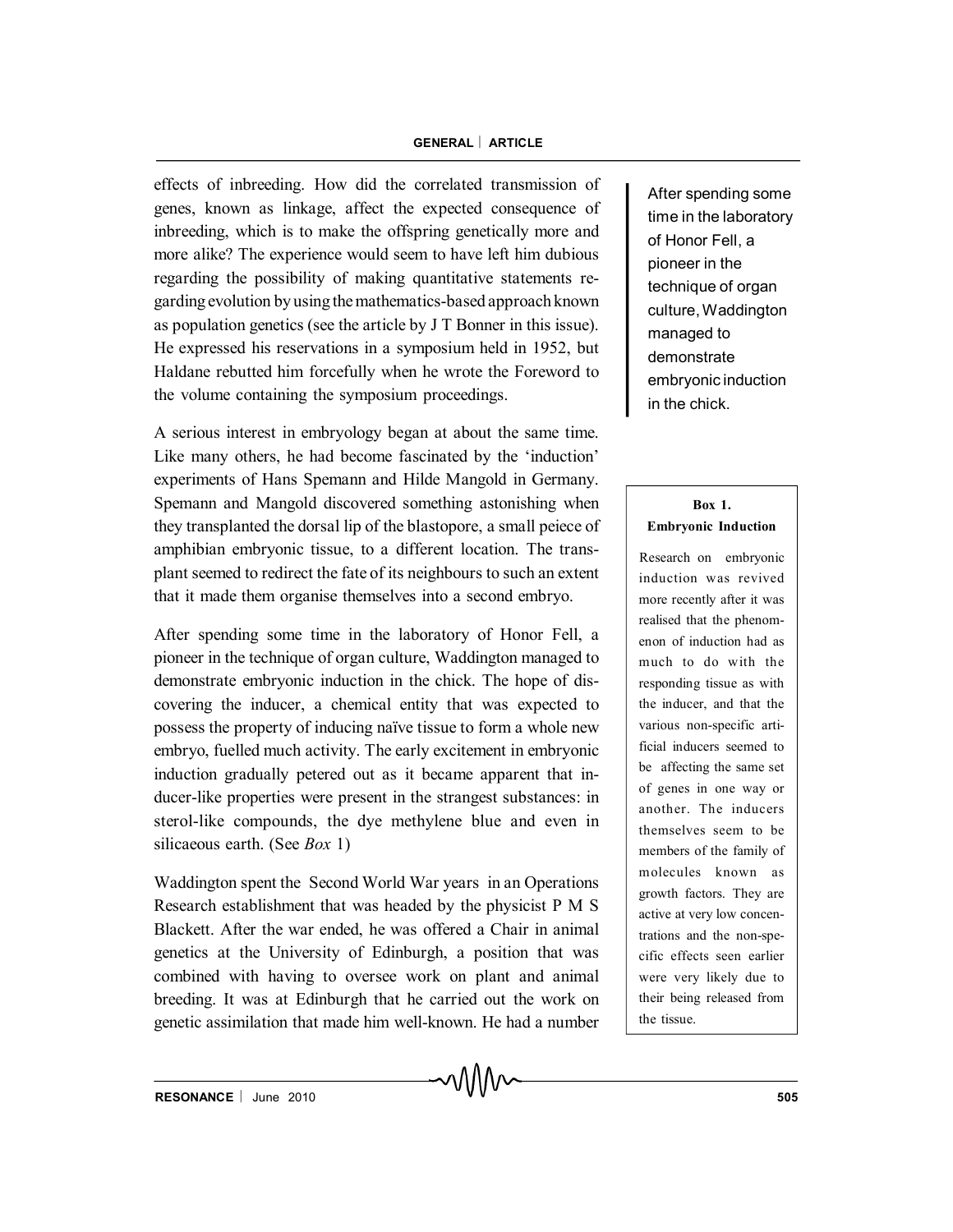of distinguished coworkers at Edinburgh and the laboratory attracted many famous visitors. J T Bonner, another pioneer of the modern approach to looking at multicellular development from an evolutionary viewpoint, was one of them. Tokindo S Okada, who played a major role in post-war biology research in Japan, was another. Waddington published many papers on egg ultrastructure with Eiko Okada. Sivatosh Mookerjee and Leela Mulherkar were two Indians who were exposed to the techniques of studying embryonic induction under Waddington. Both came back to set up laboratories in India, but it would not be unfair to say that in neither case did a tradition of carrying out modern developmental biology take root.

# **Genetic Assimilation**

The experiment involved wild-type<sup>2</sup> fruit flies. A stock of flies was briefly exposed to an environmental shock, for example to high temperature or ether vapour. This was done when they were at an early developmental stage, that is, when they were eggs or pupae. Many died as a result of the shock. Among those that did not, some died after developing a bit further. A few managed to complete metamorphosis and emerged as adults. Many of the adults were aberrant in appearance and sub-normal in vitality.

Next Waddington did something that resembles what August Weismann did when he bred from generation after generation of rats whose tails had been cut off. As is well known, Weismann made an unsuccessful attempt to get a line in which the tailless condition appeared at birth. (This experiment is often quoted – with poor justification – as an argument against Lamarck's theory of evolution based on the inheritance of acquired characters.)

Waddington looked for those adults that resembled – even if very slightly – known mutant flies. The important point was that the environmental shock (increased temperature or ether vapour) was not mutagenic. It would not have been expected to cause genetic alterations, certainly not in the way that ultraviolet light or X-rays would have. Therefore the aberrant-looking flies, while not mutated themselves, copied the appearance of mutants. Such

MM

<sup>2</sup> The wild-type is the experimentalist's and field-biologist's ideal prototype. For a given age and sex, all wild-type flies look essentially the same and behave similarly. They are healthy and vigorous, what one usually thinks of as 'normal'.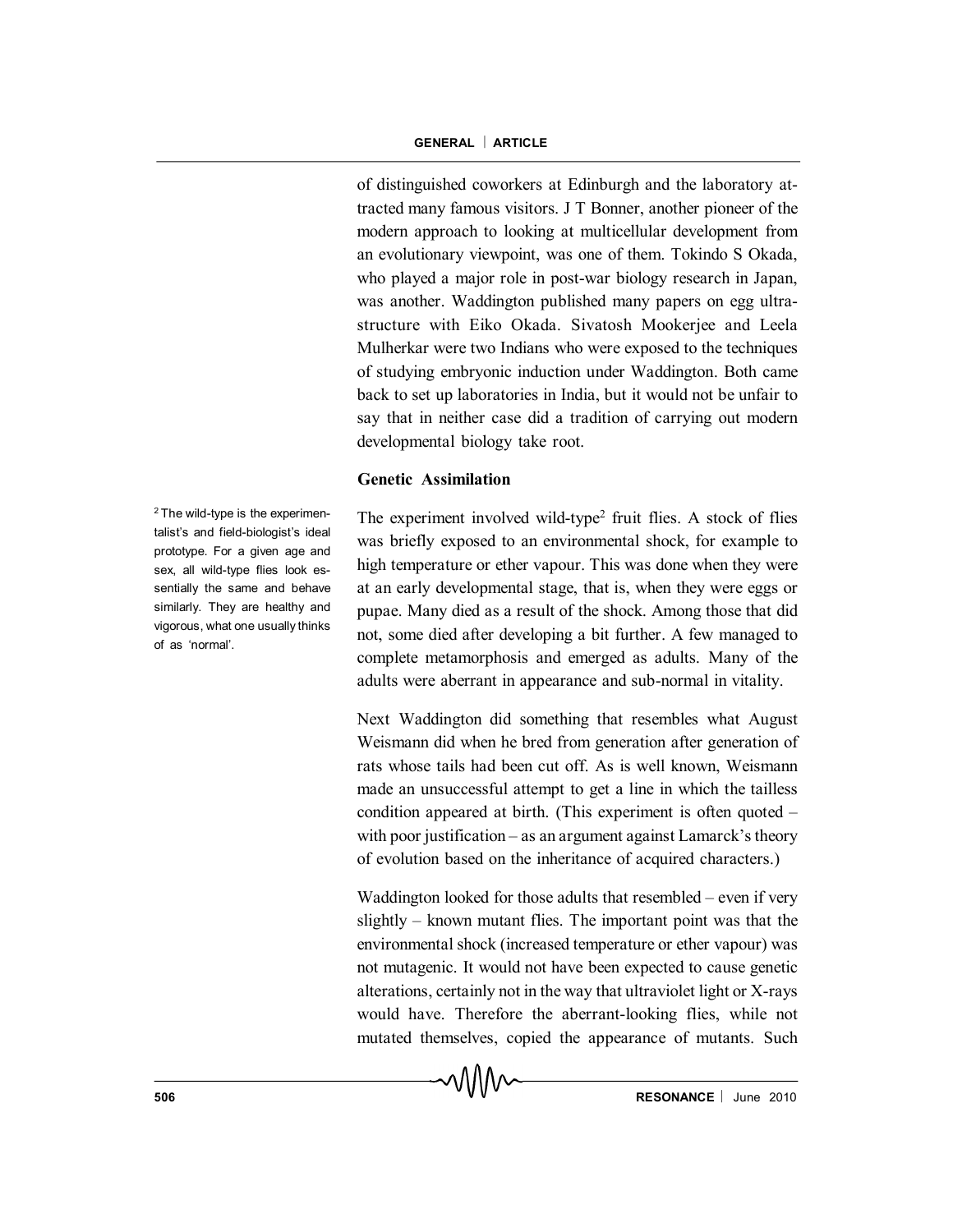individuals are known as *phenocopies*. Phenocopies are believed to develop when a critical developmental step is perturbed by an external agency in a similar way and at the same time that it is affected in a mutant animal. Some of the phenocopies that he worked with resembled mutants named *bithorax* (more correctly, *Ultrabithorax*; flies have four wings instead of the usual two) and *crossveinless* (some cross-veins in the wings are missing). He picked out male and female flies of the sort that he wanted, let us say the ones that showed a tendency to develop four wings. Then he allowed them to mate, waited until the eggs developed into pupae, treated these pupae as before, and so on, generation after generation. In each generation the flies that were used to breed the next generation were the ones that showed the most extreme transformation in the desired direction – that is, those in which the two extra wings looked most like normal wings (*Figure* 1).

There were three clear outcomes of the experiment. First, the proportion of adult flies that were close to the desired type kept rising from one generation to the next. Second, they began more and more to resemble four-winged flies of the *bithorax* mutant type. Finally, and perhaps most interestingly, the intensity of the environmental shock required to get the desired effect kept falling from one generation to the next. This last trend led eventually to the strangest outcome of all. After about 15 generations, Waddington discovered that there was no need to provide the environmental shock at all, because from then on the four-winged 'phenocopies' began to breed true (as a noteworthy aside, simultaneously they had lost the ability to fly).

Even though they had not been mutagenised at any stage, the flies appeared as if they were *bithorax* mutants. However, their ancestors of a few generations earlier had belonged to the wild type. It appeared that what had first looked like as an environmentally induced character had gradually worked its way, so to speak, into the genome. At the time when Waddington carried out these experiments, the Lamarckian notion that traits acquired during an individual's lifetime could be inherited had long been discredited – certainly in the case of animals. It was noted that the change

า\\\\\∧



*Figure 1. Schematic drawings based on originals. (a) A multiply-mutant fly with four wings. The pair of wings in front is as usual; the second (posterior) pair is not found in normal wildtype flies. It develops because tiny dorsal metathoracic appendages, the halteres, have been transformed into almost normallooking wings.*

*(b) An example of the outcome after genetic assimilation for the Ultrabithorax phenotype [4]. The normal wings have been removed to show more clearly the modified, wing-like halteres.*

Adapted from [2].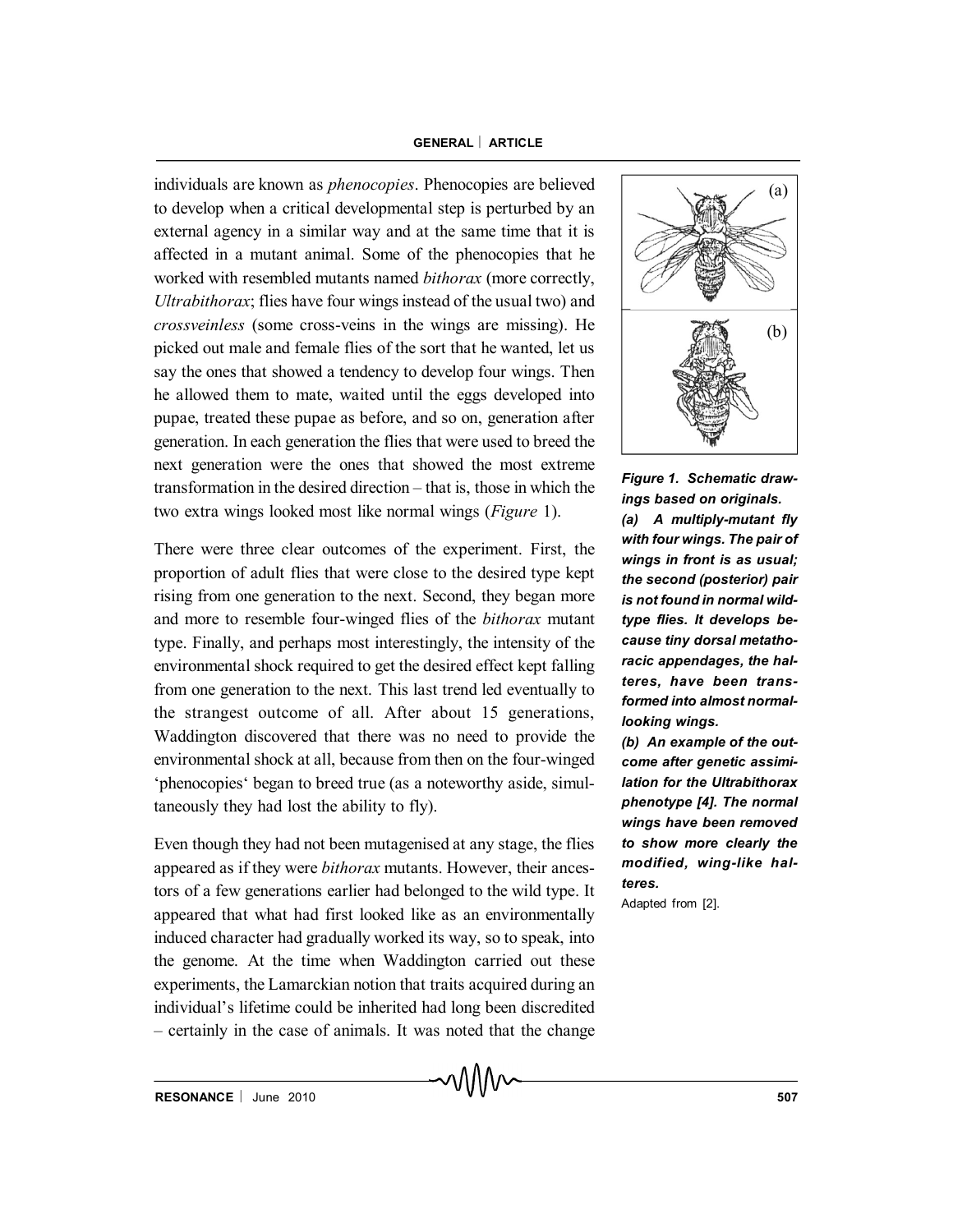At the time when Waddington carried out the fly experiments, the Lamarckian notion that traits acquired during an individual's lifetime could be inherited had long been discredited.

from two to four wings was a major transition, that it had occurred in almost a handful of generations, and that the change seemed to mimic an evolutionarily ancestral form (two-winged flies are believed to have evolved from four-winged ancestors). No wonder, then, that the results caused consternation.

In order to keep this description simple I have omitted a clever twist that Waddington introduced. It made the phenomenon appear even stranger. The twist was this. After the first episode of environmental shock, he separated the adults into distinct groups of siblings. That is, all the flies in one group had the same parents – the group consisted of brothers and sisters. For breeding the next generation of flies, those brothers and sisters that had given the best results were chosen for mating. But before being allowed to mate they were separated into two sets. The pupae resulting from one set of matings (A) were given the environmental shock but the ones from the set made up of the remaining flies (B) were not. The procedure was repeated in all subsequent generations. The progeny of those brother-sister matings that had given the best results were used to bring out the following generation. But the adults used for breeding were always chosen from set B. The implication was extraordinary. Not only had the flies that bred true for the four-winged form been derived from quite recent ancestors that had bred true for the normal two-winged form, but, besides that, *no individual in the entire lineage had actually experienced the environmental shock*.

How was one to make sense of the findings? Waddington himself provided the explanation. It invoked nothing more than standard Drwinian selection but the genes in question influenced the working of other genes. Part of the explanation involved something that plant and animal breeders had known and practised for centuries. Called sib-selection, it depends on the principle that if an individual possesses a heritable trait, it is likely that close relatives will carry the genes that are involved in the appearance of the trait. It does not matter whether they display the trait or not. For example, suppose there is a genetic basis for milk yield in cattle (which is a fact). Then, one way to improve the yield of milk

MM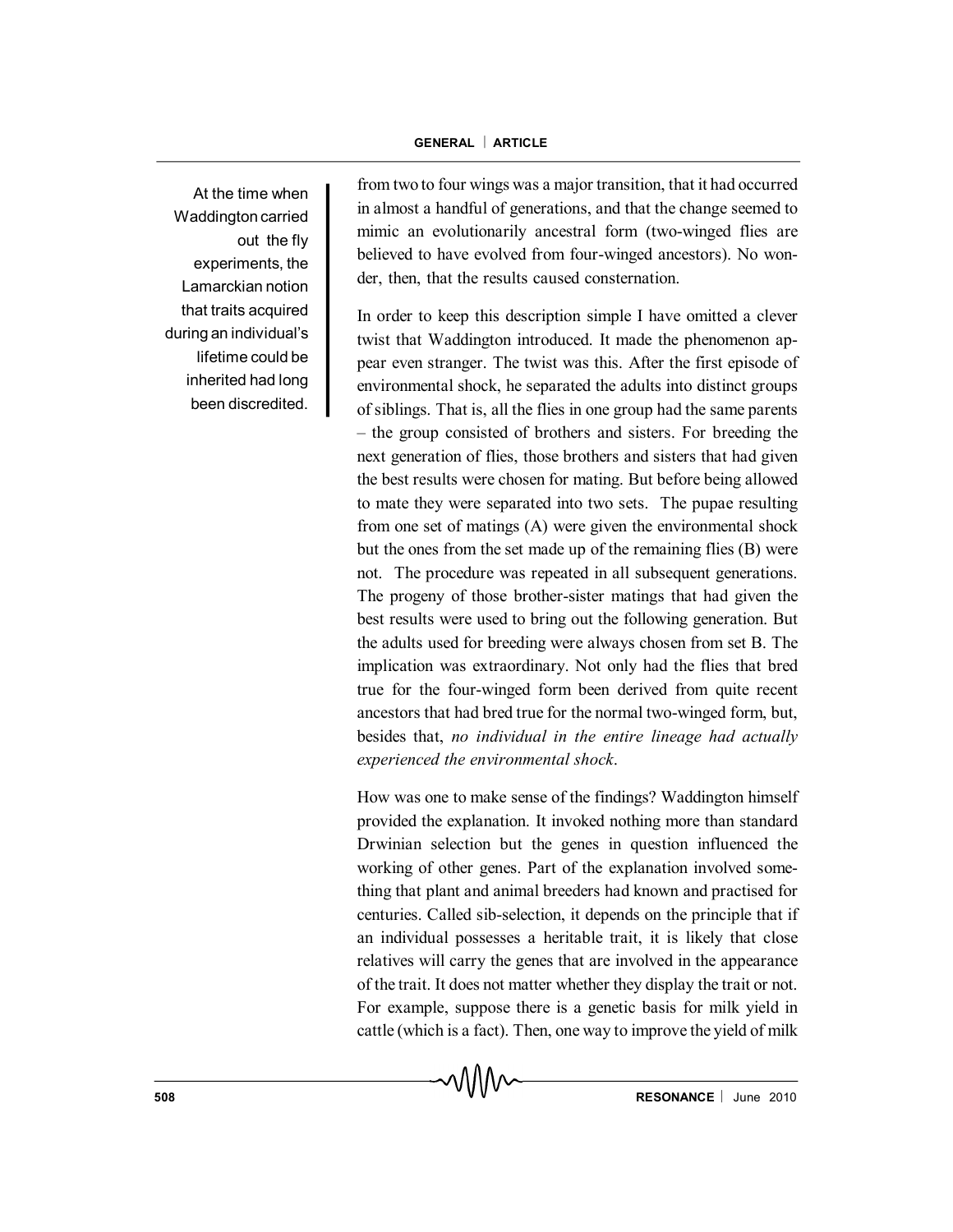is to breed from cows that are high yielders and bulls *whose sisters* are high yielders. The second part of Waddington's explanation went to the heart of what the term 'wild-type' means. In order to appreciate it we need to remember that one belief held sway for many years following the explanation of evolution by natural selection. The belief was that a species had been so moulded by evolution that at every genetic locus, individuals had the 'best' genes appropriate to that locus. (A small minority of mutant individuals, and differences between males and females because of reproductive functions, were acknowledged as exceptions to the rule.) In other words, the members of a species were assumed to be genetically identical. The assumption was believed to be confirmed because it was noticed that by and large they looked the same in their natural habitats – they were 'wild-type' individuals.

A combination of field work and laboratory experiments, many of them by Th. Dobzhansky, showed that the assumption was incorrect. If anything, there was a substantial amount of genetic variation in the wild. Evidently the variation was not apparent in terms of form or behaviour, namely in terms of those traits of the organism with which it has to tackle the world, traits that are mostly relevant for survival and reproduction – the 'phenotype'. According to Waddington, the reason for this was that the naturally-occurring genetic variation was masked by the effects of other genes. These other genes modified the effects of the first set of genes and ensured that development led to the same 'wildtype' phenotype (these days the words *regulation* and *regulatory gene* are used rather than *modification* or *modifier gene*). Why were modifiers there at all? That, he said, was because there was a fitness advantage possessed by the wild-type phenotype over other alternatives. Therefore any genetic change that tended to make the outcome of development resemble the wild type would be favoured by natural selection. The upshot would be something like buffering; changes which might have taken place on account of one set of variables were compensated by a second set of variables. Waddington named the buffering effect *canalisation.*

MM

One way to improve the yield of milk is to breed from cows that are high yielders and bulls *whose sisters* are high yielders.

There was a substantial amount of genetic variation in the wild. Evidently the variation was not apparent in terms of form or behaviour.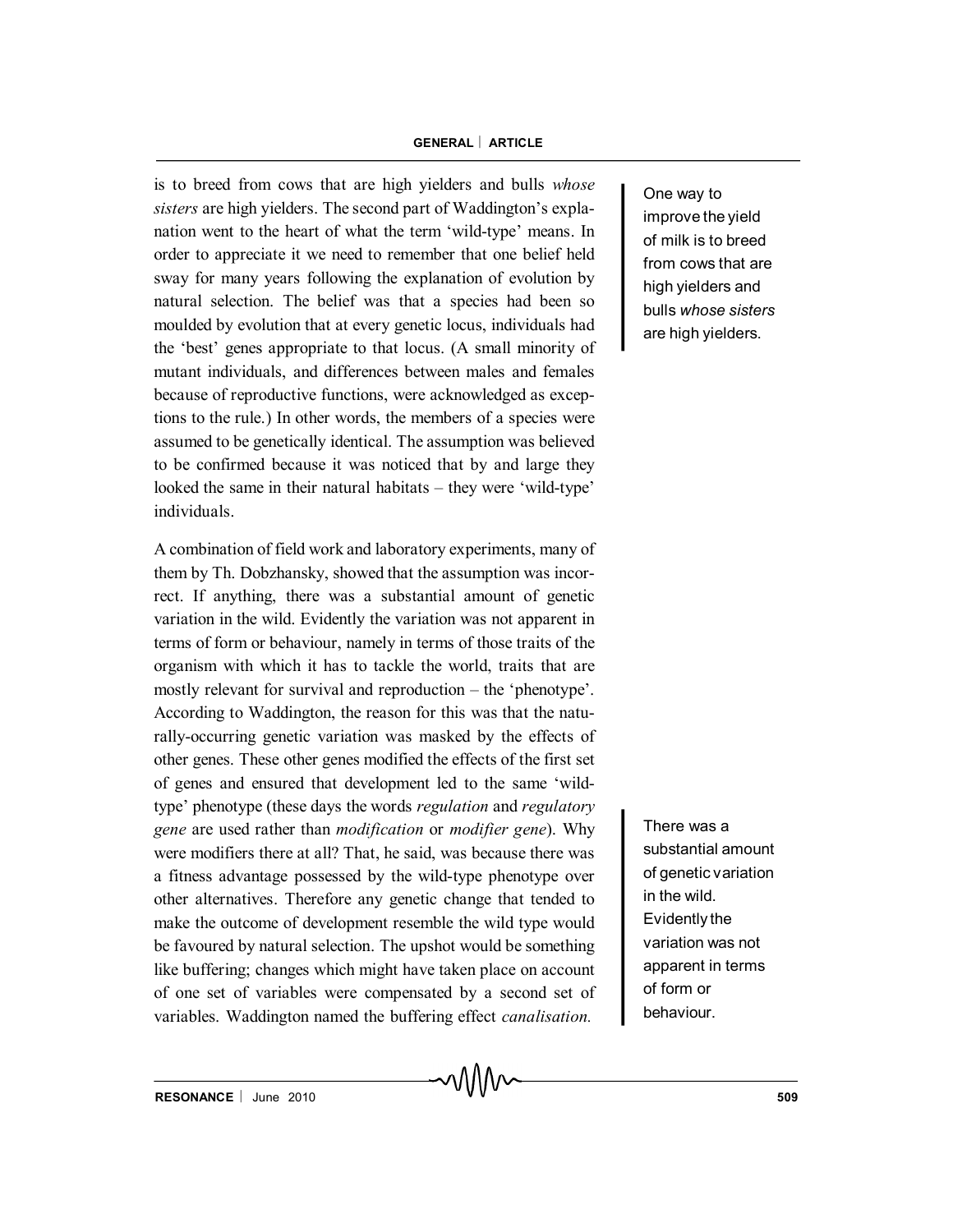*Figure 2. Waddington's explanation ofgeneticassimilation. Panel I assumes a one-to-one relationship between a set of genes (the genotype)Gandphenotype P. Both refer to the normal environment E, altered to a one-to-many relationshipin the stressful environment E´. As a result many new phenotypes become visible. Selection takes place in favour of one of them (for phenotype P) and is followed by a return to the previous environment. The final outcome is a new phenotype that breeds true, which makes it appear that, mysteriously, a new genotype G has appeared.Panel IIgives the explanation. Because of the canalisation for the wild-type in the normal environment E, many genotypes (G<sup>1</sup> , G<sup>2</sup> , etc.) are consistent with the same phenotype P. A transfer to E´ results in a breakdown of canalisation and the genotype–phenotype relationship becomes many-tomany. Selection for P´ implicitly involves selection for a new set of genotypes G. The large arrows symbolise the shift from one environment to the other and back.* Adapted from [2].

Canalisation enabled development to work reliably towards the same end in the face of genetic, and possibly also environmental, variation. That end was the production of a wild-type adult. Thanks to canalisation, flies can contain a great deal of genetic variation and yet look and behave as if they are 'normal', so that they are classified as 'wild-type'. The variation remains cryptic. It was this cryptic variation that was being exposed by the environmental shock. The development of different genotypes was indeed canalised or buffered in the natural environment (in which selection for canalisation had taken place successfully). But as with any other buffering, there were limits to what could be tolerated. A sufficiently strong environmental shock could break down canalisation and make it possible for the underlying genetic variation to be exposed in terms of the different phenotypes that resulted. Once that happened, selection could be applied on the phenotypes. That was because individuals that visibly belonged to different phenotypes would also be likely to differ *in terms of their genetic capacity to respond to the environmental shock*. Normally that capacity remained invisible. In Waddington's experiment, selection, in the form of the choice of breeding partners, favoured those genotypes which were most likely to give rise to the desired four-winged phenotype. Therefore what looked like a Lamarckian outcome could be explained in conventional Darwinian terms after all. But to do so, one had to think in terms of two sorts of genes, a 'structural' set that affected the phenotype per se and a second, 'regulatory' set that influenced the *reliability* with which the phenotype developed (*Figure* 2).



**510 RESONANCE** June 2010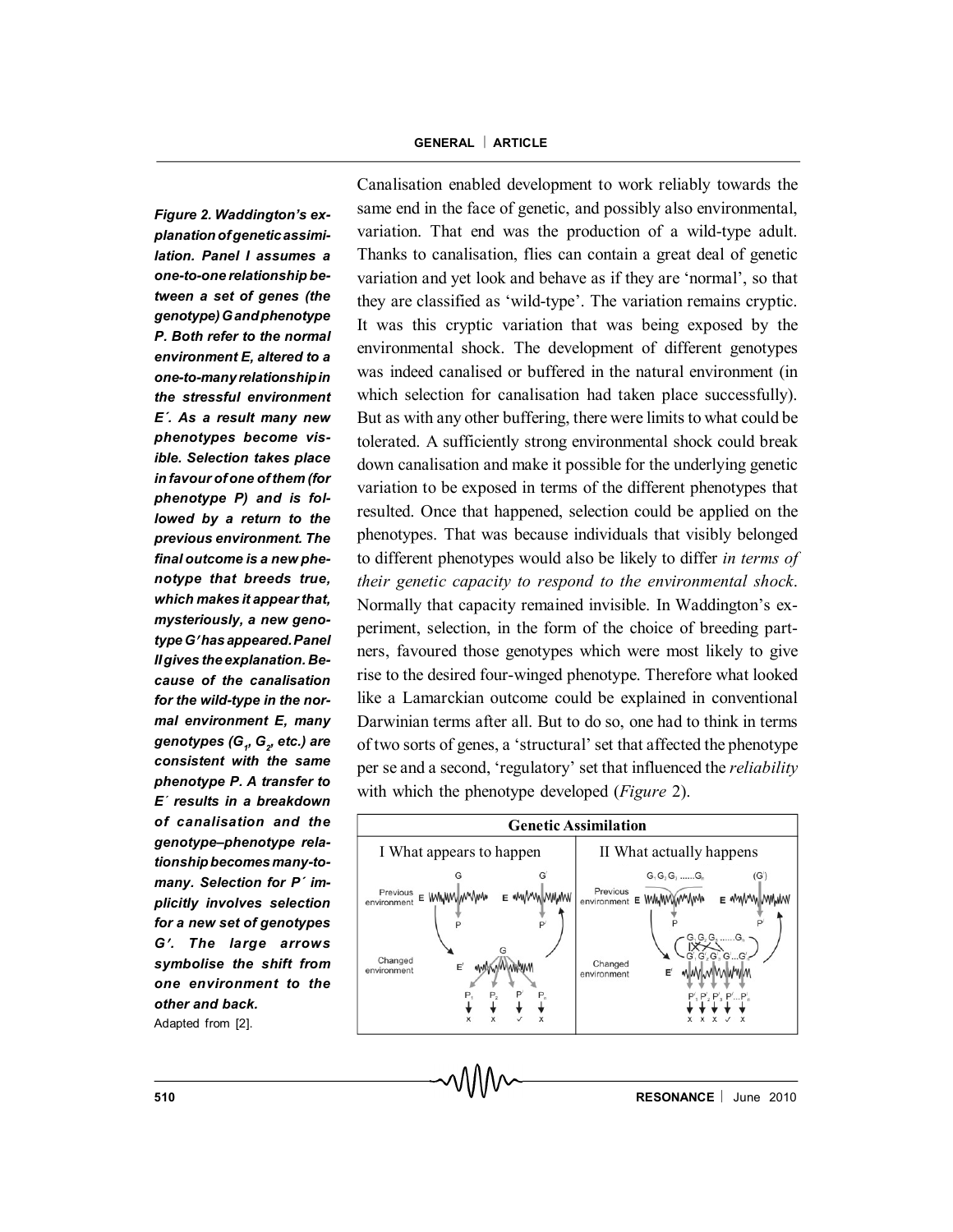#### **Box 2.**

The gene has been said to be "the central organizing theme of twentieth century biology". Wilhelm Johannsen, a Danish botanist, coined the word in 1911. He meant it to stand for the physical and functional unit of heredity whose existence was implied by the findings of Mendel. For a long time the concept of the gene was an abstraction. And yet the abstraction enabled scientists to construct the formal, elegant, and enormously useful structure that constitutes the field of genetics. The existence of genes could be inferred in two ways. One was via mutations, heritable changes whose effects were made visible by changed traits. The other way was via recombination, which brings together and separates different genes. The understanding of genes as giant molecules of DNA (and sometimes RNA) ushered in a revolution. Its foundations appeared to be secured once it was recognised that a DNA sequence could specify implicitly ('encode') the amino acid sequence of a protein. Ever since then we have learnt more and more about what genes are and how they work. It is ironical that in parallel with these advances in knowledge a simple explanation of what 'gene' means has slipped away from us. Wisely, people have not let that come in the way of doing genetics. This theme needs a full article by itself, but in brief: genes are not indivisible, can be unstable, and need not encode proteins. Johannsen's definition was not so bad after all. See http://plato.stanford.edu/entries/gene/ for a sophisticated discussion.

Today we know that the words 'structural' and 'regulatory' are often interchangeable. A structural gene in one context can be a regulatory gene in another context, and sometimes a gene can play structural and regulatory roles at the same time. (See *Box* 2) These experiments on genetic assimilation have been repeated by others with similar results. These days genetic assimilation is used as a possible explanation for cases of rapid, and often qualitative, evolutionary transformation, for example a change in the type of symmetry of body form. (About 10 years ago there was the hint that a possible molecular mechanism behind canalisation involved a protein named Hsp90. More recent results raise a question about whether that is the full story.) Waddington's most important contribution in all this may have been to draw attention to the point that natural selection leads to two related but distinct outcomes. The first is a certain 'product' and the second is the accuracy with which the product is attained. Terms used in communication theory are useful here: both 'signal' and 'signalto-noise ratio' can evolve by natural selection.

## **Theoretical Biology**

The culmination of Waddington's lifelong desire to build a theory of the organism was a series of four yearly meetings in

MMM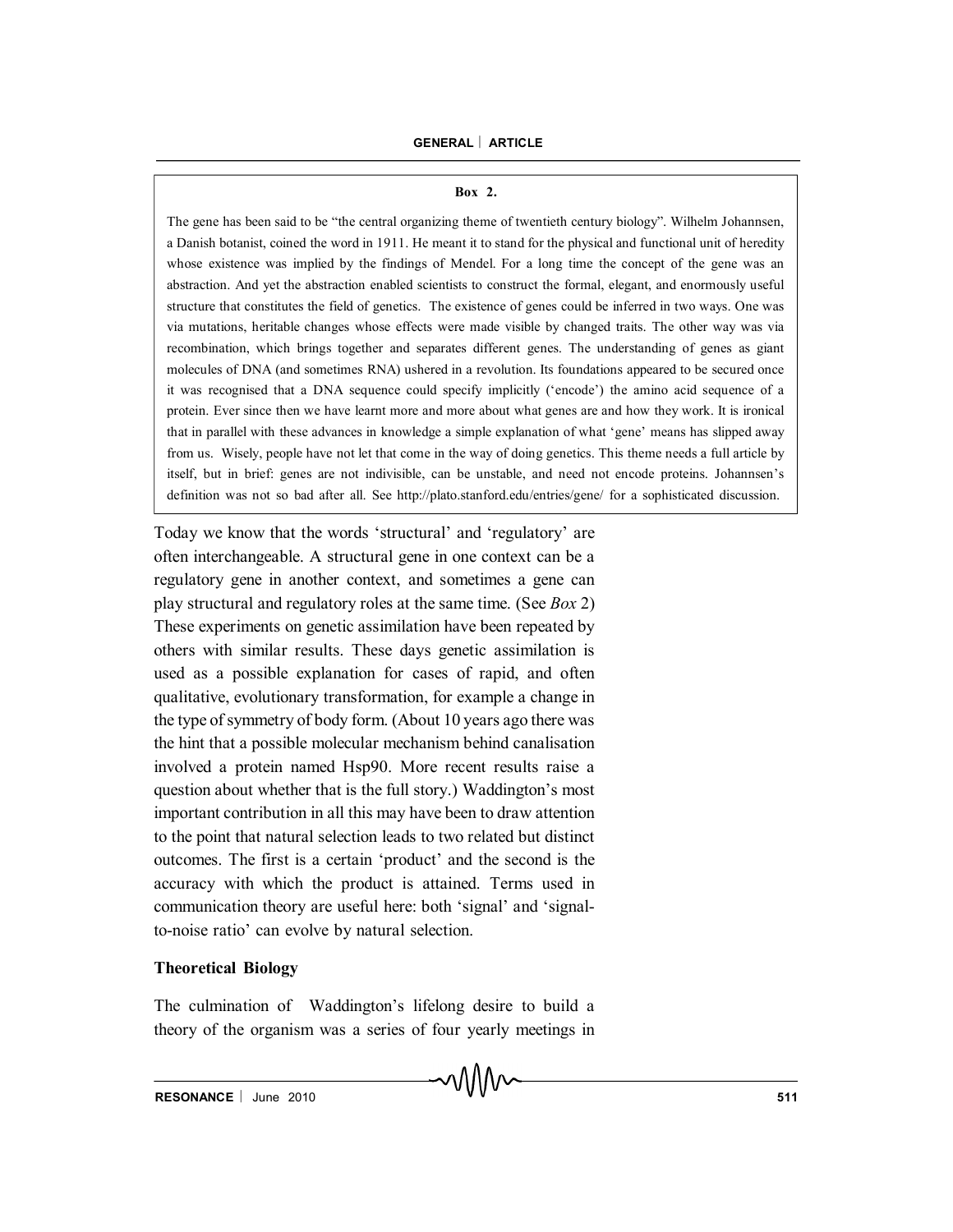One needed to understand organisms and their development by including the workings of genes and the environment in one conceptual whole.

> Each field – embryology being much the older one – had its own favourite systems, experimental approaches, ways of thinking and traditions.

Bellagio in northern Italy from 1966 onwards. In an article that he wrote after the first two of them he pointed out the glaring lack of anything in biology with the status of theoretical physics within physics. The problems, he said, were three. There was the high level of complexity of biological systems in terms of both the number of variables that had to be taken into account for describing them and the number of interactions among those variables. Next, the prevailing gene-centred view failed to take into account the fact that genes were as much responders as actors. Third, evolution had to be integrated into any theory of development. One needed to understand organisms and their development by including the workings of genes and the environment in one conceptual whole. It had long been Waddington's complaint that classical population genetics, the mathematical formulation of evolutionary theory, lacked just that.

The Bellagio meetings were as notable for the range of topics that were discussed in them as for the relative absence of molecular biologists; Francis Crick and Robin Monro were the two prominent exceptions (see the article by M H Cohen). Among the themes that were taken up at the meetings, one that forms part of the currency of discourse among modellers today is the analysis of biological networks that has been fuelled largely by the explosive growth and accessibility of computational power. The conference volumes that resulted, entitled *Towards a Theoretical Biology*, attracted prestige and bafflement on the part of biologists in equal measure. Why might this be so? A look at what has happened in the fields that were Waddington's lifelong interest, genetics and embryology (or developmental biology), may be of interest.

Each field – embryology being much the older one – had its own favourite systems, experimental approaches, ways of thinking and traditions. For a long time it was not obvious that they had anything to do with each other. Waddington was among the few who saw at the time that they provided complementary approaches to deciphering how a fertilised egg becomes an adult, and it was his hope to contribute to their unification. As it